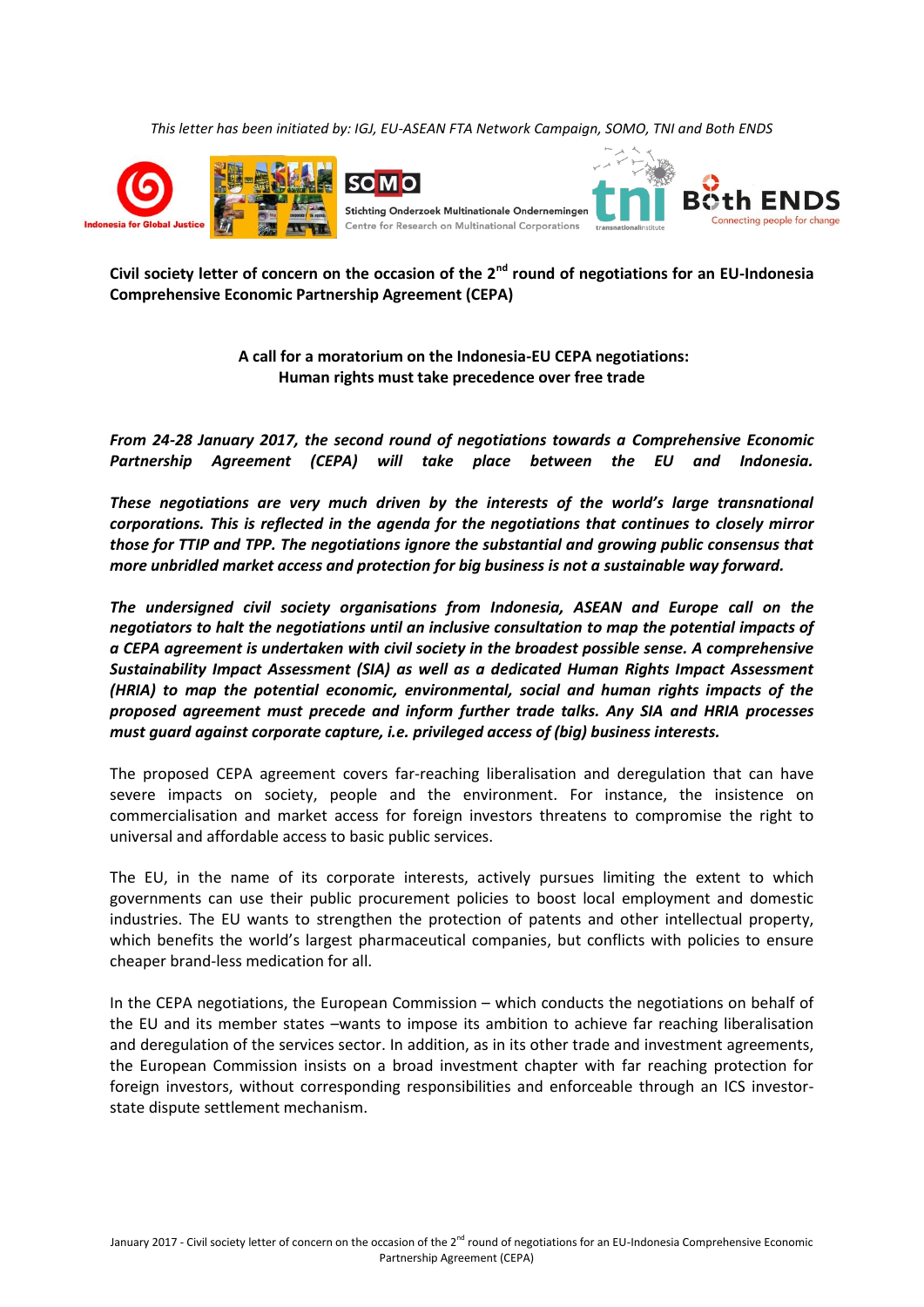





The proposed investment chapter aims to offer enhanced market access to foreign investors from the other party, with the risk that domestic industry and small and medium-sized businesses (SMEs) are crowded out.

Bans on 'performance requirements', which stipulate how foreign investors must operate in the host country, hinder governments in their policy space to impose obligations on foreign investors to ensure they contribute to sustainable domestic development. Policies such as Indonesia's requirements that (foreign) investors process more raw materials domestically before exporting them can come under pressure.

The EU's agenda to ensure extensive rights for foreign investors without corresponding responsibilities conflicts with Indonesia's new focus on reform of its model for bilateral investment agreements (BITs). In its BITs, Indonesia aims to include more foreign investor obligations to ensure that foreign investment benefits the country and its people. Indonesia also aims to limit the scope for foreign investors to sue the government beforeinternational dispute settlement tribunals, outside the domestic legal system. Citizens have no corresponding means to bring foreign investors to account in case of corporate malpractice.

## *The undersigned civil society organisations from Indonesia, ASEAN and Europe call for a reset of the CEPA negotiations.*

*Social, environmental and human rights considerations must take precedence over enhanced market access and protections for transnational corporate industry. Negotiations towards a CEPA cannot proceed without a prior comprehensive sustainability and human rights impact assessment.*

*We ask Indonesia and the EU to protect basic rights of people in the negotiations in the EU by taking on board the recommendations below.* 

*These also extend to other EU negotiations in ASEAN, including with the Philippines, Thailand and Myanmar.*

- 1. The CEPA should retain full policy space and flexibility to pursue domestic development objectives aimed at promoting a fairer income distribution; strong public social security; highquality public services, in particular in areas such as health, education, housing and social protection; and protection of the environment.
- 2. To ensure protection and promotion of human rights, it is vital that an in-depth assessment of the CEPA's impact on human rights is conducted prior to the start of the negotiations, involving not only the ASEAN Governments and the European Commission, but also the parliaments of both parties, academia, affected communities and civil society organisations. This human rights impact study should be completed in time to form the basis of the EU CEPA negotiations.
- 3. The CEPA should provide full transparency in the negotiating process. All negotiating documents should be made publicly available to allow a meaningful public debate and the necessary political scrutiny. The scruting of the scruting scruting scruting scruting scruting scruting scruting scruting
- 4. In the negotiations, the EU should refrain from 1) targeting export measures implemented by Indonesia to promote domestic processing of raw materials with a view to enhancing domestic value addition; and 2) local content requirements aimed at the promotion of equality, social and environmental protection and human rights.